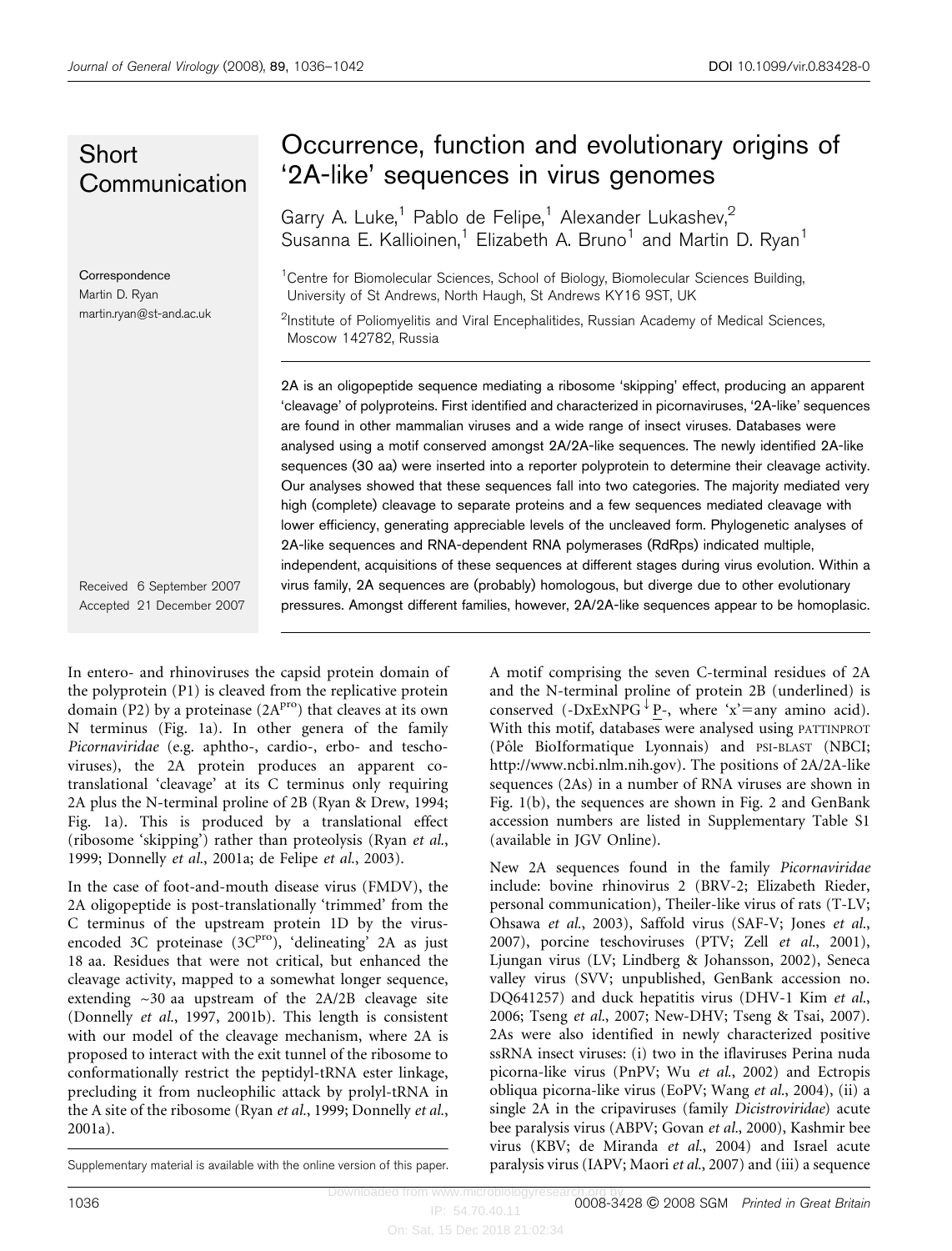

Fig. 1. Polyprotein organization and translational analysis. (a) Polyprotein domains of four genera of the family Picornaviridae comprising capsid proteins (shaded areas), replicative proteins (open areas) and 2A sequences (black areas) are shown. Cotranslational or 'primary' polyprotein cleavages mediated by virusencoded proteinases are shown (curved dotted arrows). Subsequent (post-translational) cleavages within the polyprotein mediated by the 3C virus-encoded proteinase are indicated (vertical dotted lines). The co-translational primary cleavages at the C terminus of 2A (non-proteinase type) are shown (vertical solid arrows). (b) Genome organization of the positive ssRNA and dsRNA viruses containing 2A/2As. (c) Cleavage activity of 2As. Plasmids  $(0.1 \mu g)$  were used to programme rabbit reticulocyte lysates and the translation products were analysed by 10 % SDS-PAGE and quantified by phosphorimaging as described previously (Donnelly et al., 2001b). Positions of the uncleaved [GFP-2A-GUS] and cleavage products GUS and [GFP-2A] are indicated.

in the betatetravirus (family Tetraviridae) Euprosterna elaeasa virus (EeV; Gorbalenya et al., 2002) and three 2As in Providence virus (PrV; Pringle et al., 2003; Fiona M. Pringle and L. Andrew Ball, personal communication).

We have previously reported the presence of active 2As in dsRNA type C rotavirus segment 6 (Donnelly et al., 2001b). Re-analysing the databases revealed other 2As present within members of the family Reoviridae: (i) segment 5 of the human non-A, B, C rotavirus new adult diarrhea virus (ADRV-N; Yang et al., 2004) and (ii) segment 5 of the insect Operophtera brumata cypovirus-18 (OpbuCPV-18; Graham et al., 2006), Lymantria dispar cypovirus 1 (LdCPV-1; Rao et al., 2003), Bombyx mori cypovirus 1 (BmCPV-1; Hagiwara et al., 2001) and Dendrolimus punctatus cypovirus 1 (DpCPV-1; Zhao et al., 2003). Furthermore, two 2As were found within the open reading frame (ORF) 1 of the dsRNA infectious myonecrosis virus of penaeid shrimp (IMNV; Poulos et al., 2006; Nibert, 2007).

Sequences not completely matching the -DxExNPGPmotif were also identified: (i) three viruses belonging to the genus Iflavirus, Deformed wing virus (DWV; Lanzi et al., 2006), Kakugo virus (KV; Fujiyuki et al., 2004) and Varroa destructor virus-1 (VDV-1; Ongus et al., 2004) and (ii) the unclassified picorna-like Acyrthosiphon pisum virus (APV; Van der Wilk et al., 1997).

To study the activity of these 2As, plasmids were constructed to encode a single ORF consisting of green fluorescent protein (GFP), a longer (30 aa) version of 2A and  $\beta$ -glucuronidase (GUS; Donnelly *et al.*, 2001b). Oligonucleotide primers used are listed in Supplementary Table S2 (available in JGV Online). Rabbit reticulocyte lysate in vitro translation system (TNT T7 Quick Coupled Transcription/Translation System; Promega) was used to determine the cleavage activity of these new 2As. Proteins synthesized de novo were labelled with  $[^{35}S]$ methionine (5  $\mu$ Ci, 185 kBq) and reactions were incubated at 30  $\degree$ C for 90 min. Translation products were analysed by 10 % SDS-PAGE (Fig. 1c) and the distribution of the radiolabel was quantified by using phosphorimaging. 'Cleavage' activities were calculated as described previously (Donnelly et al., 2001b) and are the mean of three independent translation reactions.

In these *in vitro* systems, we typically observed three products: (i) low-level of [GFP-2A-GUS] uncleaved product, (ii) GUS and (iii) [GFP-2A] cleavage products. However, in picornavirus-infected cells, no proteins were detected that spanned the 2A/2B cleavage site (data not shown). Here, the longer versions of 2A more closely reflected the cleavage activities observed in vivo [~99 % with sequences of the family Picornaviridae such as FMDV, equine rhinitis B virus 1 (ERBV-1), SAF-V and LV, Fig. 1(c)]. A variation from the consensus motif (-DVESNLGP-) reported in FMDV was found to be inactive (data not shown), consistent with analyses of site-directed mutants at this position (Donnelly et al., 2001b). Interestingly, a rare substitution within this region (Ser→Pro; -DVEPNPGP-; Oem et al., 2004; Carrillo et al., 2005) cleaved highly efficiently  $({\sim}99\%;$  data not shown).

In insect iflaviruses, like the mammalian picornaviruses, 2A separates the capsid and the replicative protein domains (Fig. 1b). Previous analysis of infectious flacherie virus (IFV; Isawa et al., 1998) 2A showed lower cleavage (~63 %; Donnelly et al., 2001b). Again, the longer version was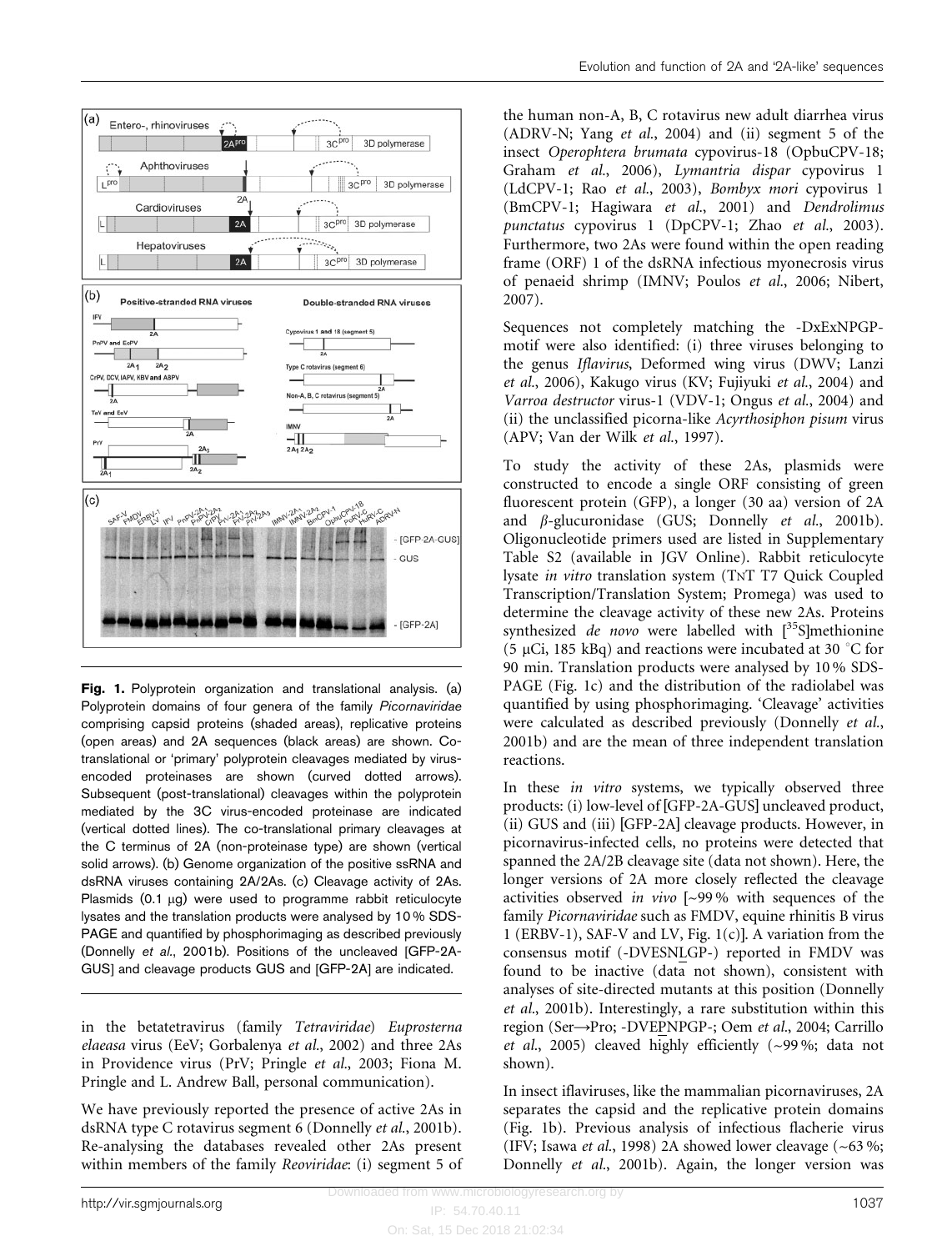

Fig. 2. Phylogenetic analysis of 2A sequences. (a) Aligned 2A sequences are shown. (b–e) Phylogenetic trees have been reproduced, showing in each panel the clustering of particular virus groups (bold lines).

enough to enhance cleavage to ~99 %, as with IFV and PnPV (Fig. 1c). Interestingly, in the cases of PnPV and EoPV, both viruses have a second 2A between the structural VP2 and VP4 proteins (Fig. 1b) that is also highly efficient (~99%; Fig. 1c).

In members of the family Dicistroviridae, 2A occurs at the N-terminal region of the replicative protein ORF (Fig. 1b). We have shown previously a high cleavage activity of the 18 aa 2As from Drosophila C virus (DCV, ~95 %; Donnelly *et al.*, 2001b) and ABPV ( $\sim$ 94%; Hughes 2003). The lower levels reported for cricket paralysis virus (CrPV, ~88 %; Hughes 2003) were only marginally improved by extending the 2A sequence to 30 aa  $(\sim 90\%$ , Fig. 1c).

Members of the insect family Tetraviridae, Thosea asigna virus (TaV), EeV and PrV  $(2A_3)$  encode a 2A at the N

terminus of the structural ORF (Fig. 1b), which shows high cleavage activity (~99 %, Fig. 1c; Donnelly et al., 2001b).  $PrV(2A_1)$ , in a non-structural ORF, cleaves very efficiently (~99%, Fig. 1c), while PrV  $2A_2$  has a somewhat lower activity  $(-94\%; Fig. 1c)$ .

Two genera of the dsRNA family Reoviridae contain viruses with 2As in one of the segments encoding a non-structural protein (Fig. 1b). In insect cypoviruses, a highly active 2A appears within segment 5 in BmCPV-1 and OpbuCPV-18 (~99 %, Fig. 1c). In rotaviruses, cleavage in segment 5 of human ADRV-N is highly efficient (~97 %, Fig. 1c), whereas in segment 6 of porcine and human type C rotaviruses it is lower ( $\sim$ 89 and  $\sim$ 82%, respectively; Fig. 1c).

In type C rotaviruses, 2A links the ssRNA-binding protein NSP3 to dsRNA-binding protein (dsRBP). Rotavirus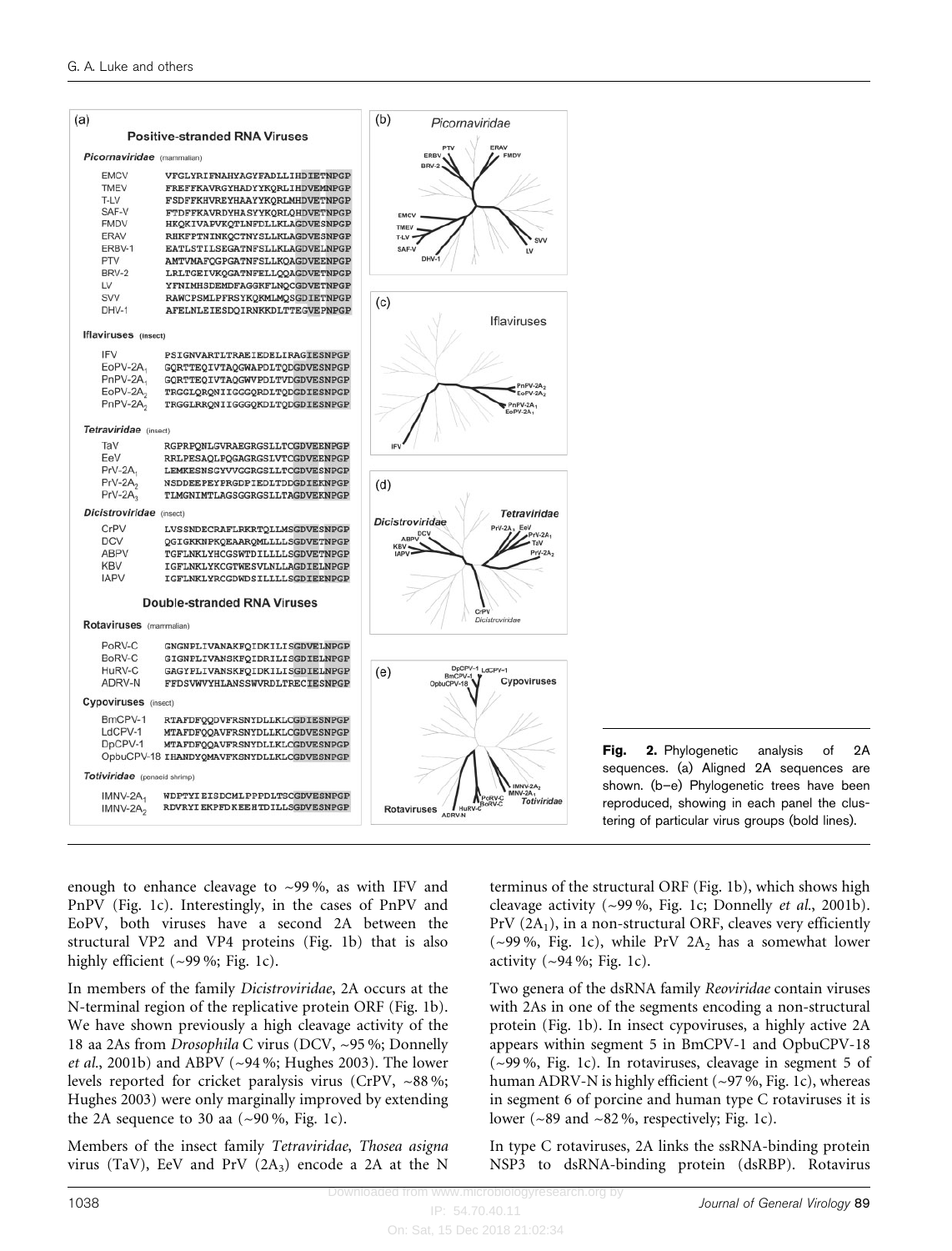mRNAs do not bear poly(A) tails and NSP3 circularizes rotaviral mRNAs (Piron et al., 1999; Jayaram et al., 2004). The dsRBPs downstream of 2A sequester viral dsRNA  $(>11-16$  nt, without apparent sequence specificity) from the cellular sensors of dsRNA, counteracting the activation of the cellular antiviral interferon system (Langland et al., 1994). When segment 6 from the porcine C rotavirus was expressed, both in vitro and in COS-1 cells, similar to our in vitro analyses, three proteins were observed: a small amount of full-length [NSP3-2A-dsRBP] product and nearly equimolar amounts of [NSP3-2A] and the dsRBP cleavage products (Langland et al., 1994). Furthermore, [NSP3-2A-dsRBP] was detected in infected cells and it was shown to bind dsRNA. It is noteworthy that NSP3 forms dimers, which may add a further level of complexity since NSP3 could form heterodimers with [NSP3-2A-dsRBP]. The incomplete cleavage produced by 2A allows type C rotaviruses to generate a complex array of products at relatively high levels. No other translational control mechanism can produce this outcome.

The members of the family Totiviridae are non-segmented dsRNA viruses. The N-terminal domain of the IMNV polyprotein ORF1 encodes non-structural proteins with two 2As (Fig. 1b) that are highly active  $(\sim 99\%;$  Fig. 1c). Interestingly, although segment 6 in group C rotavirus encodes a different protein to that of segment 5 in ADRV-N (NSP3 and NSP1, respectively), the protein downstream of 2A, a dsRBP, is the same in both cases. This dsRBP forms the N terminus of IMNV ORF1 followed by  $2A_1$ . In this case, therefore, the dsRBP is 'cleaved' from ORF1 as a [dsRBP-2A] protein.

The cleavage activity of 2As not completely matching the -DxExNPGP- motif was also determined. The iflaviruses VDV-1, KV and DWV contain the motif (-MDNPNPGP-) in the N-terminal region of their polyproteins. The VDV-1 2A was chosen for analysis and no cleavage activity was observed (data not shown). The unclassified picorna-like virus APV -DLESNPPP- sequence was modified (Pro $\rightarrow$ Gly, underlined) to closely resemble the consensus sequence (-DLESNPGP-). No cleavage activity was observed with either form of this sequence (data not shown).

Analyses of 2A-mediated cleavages suggest that they are of broadly two types. In most cases, very low levels of protein spanning the 2A tract are observed in our in vitro translation analyses. However, in CrPV,  $PrV-2A_2$  and type C rotaviruses there are appreciable levels  $(-10\%)$  of uncleaved polyprotein in vitro. Currently, no data are available from CrPV- and PrV-infected cells.

Phylogenetic analyses of viruses containing 2As were performed to determine their evolutionary relationships by alignment of the RNA polymerases (RdRp) from 40 members of the picornavirus 'supergroup' and 19 other RNA viruses by using CLUSTAL W (Thompson et al., 1994). All viruses with a functional 2A sequence were included in this analysis. Related viruses (without 2A) from the same families were included to produce a comprehensive

phylogenetic tree (Fig. 3). RdRp sequences from the family Tetraviridae were, of necessity, excluded since major domains of the tetravirus RdRp are 'shuffled' in comparison with other RNA viruses (Gorbalenya et al., 2002) and could not be aligned. Optimal alignments were obtained with the gap opening value set to 3 and gap extension set to 0.1. Phylogenetic trees were created using CLUSTAL\_X 1.81 (neighbour-joining algorithm, Kimura substitution model) using the 'exclude positions with gaps' and 'correct for multiple substitutions' options. Phylogenetic trees were then visualized with NJPlot module. Phylogenetic relationships of the viruses were verified with previously published data. This analysis showed four major clusterings: two clusters with segmented dsRNA reoviruses (cypoviruses and rotaviruses), a single cluster with non-segmented dsRNA totiviruses and one comprising RdRps of all positive ssRNA viruses with separate branches formed by picornaviruses, iflaviruses and dicistroviruses (Fig. 3).

2As were aligned by using CLUSTAL\_X 1.81 (Thompson et al., 1997). Since 2A functions co-translationally (within the ribosome exit tunnel), we aligned these sequences such that no gaps were introduced by the algorithm (gap opening  $penalty = 50$ , Fig. 2a). It is apparent that 2A sequences from related viruses do not necessarily form clusters corresponding to those obtained using RdRp sequences, but are distributed throughout various branches of the tree (Fig. 2b–e).

Capsid and replication proteins are separated in picornaviruses by three means:  $3C<sup>pro</sup>$ ,  $2A<sup>pro</sup>$  and the type of 2A that forms the subject of this paper. This region appears to be highly mutable – a recombinational hot-spot in enteroand aphthoviruses (Lukashev, 2005; Heath et al., 2006). Since the latter form of 2A is present in many genera, either 2A has been acquired/lost on multiple occasions, or 2A was acquired at an early stage of evolution and subsequently replaced with a proteinase in the entero-, rhinovirus lineage (Fig. 3).

Whilst 2A appears to have been acquired at a relatively early stage in picornavirus evolution, the reverse seems to be the case in the dicistroviruses – assuming a single acquisition event in the branch comprising DCV, CrPV, Solenopsis invicta virus 1 (SINV-1), IAPV, KBV and ABPV. It appears that SINV-1 has lost 2A. Indeed, alignments show that SINV-1 has a large deletion of the N terminus of ORF1 (Valles et al., 2004).

Similarly, acquisition of 2A appears to have occurred at a relatively late stage in the evolution of the members of the family Reoviridae. In cypoviruses, only the CPV-1 and -18 lineages possess 2As, while closely related viruses do not (e.g. LdCPV-14). In rotaviruses, a [2A-like/dsRBP] 'module' has been acquired by different RNA segments/ proteins diverging into two forms: low cleavage (type C rotaviruses) and high cleavage (ADVR-N). Similarly, among the members of the family Totiviridae, only IMNV possesses a [2A-like/dsRBP] module (plus another downstream 2A).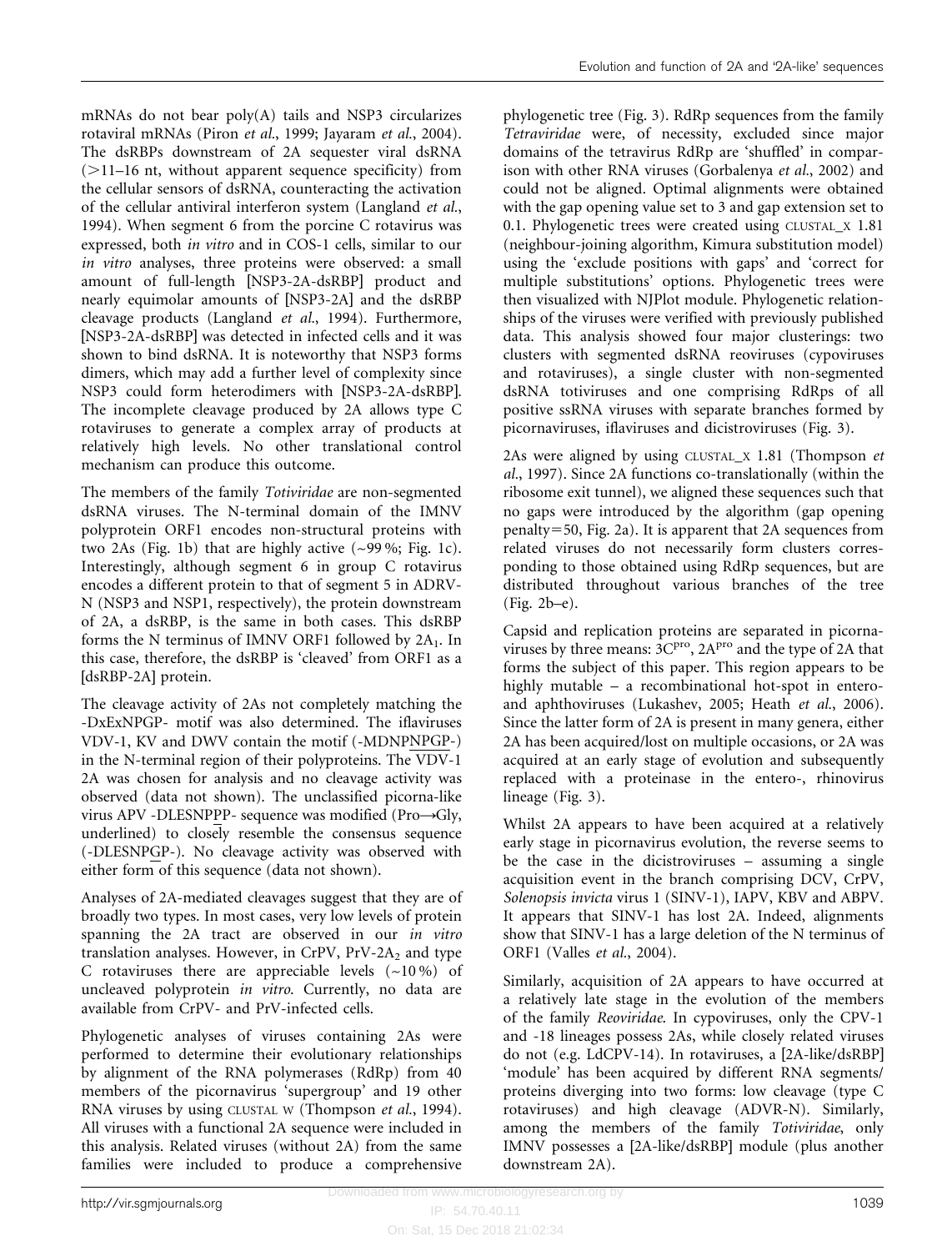

Fig. 3. Phylogenetic analysis of RNA-dependent RNA polymerase (RdRp) sequences. Polymerase domains were aligned by using CLUSTAL\_X and phylogenetic trees visualized by using NJPlot. Virus groups are indicated (shaded areas) with those viruses possessing 2As indicated in boxes. Virus names and sequence GenBank accession numbers are given in Supplementary Table S1 (available in JGV Online).

A more complex pattern is observed in the iflaviruses. Here, analyses of both 2A and the polymerase sequences show IFV is much more distantly related to PnPV/EoPV (Figs 2c and 3). Two explanations seem equally plausible: (i) an early acquisition accompanied by divergence of 2A (between IFV and PnPV/EoPV), acquisition of a second 2A in PnPV/EoPV and loss of 2A from the other lineages or,

(ii) two independent acquisitions of 2A, one in IFV and another in the PnPV/EoPV lineage.

Our analysis suggests that 2As emerged independently at least six times amongst the RNA viruses analysed. Whilst some 2A sequences are clearly homologous, our data also strongly indicate homoplasy: a common function arising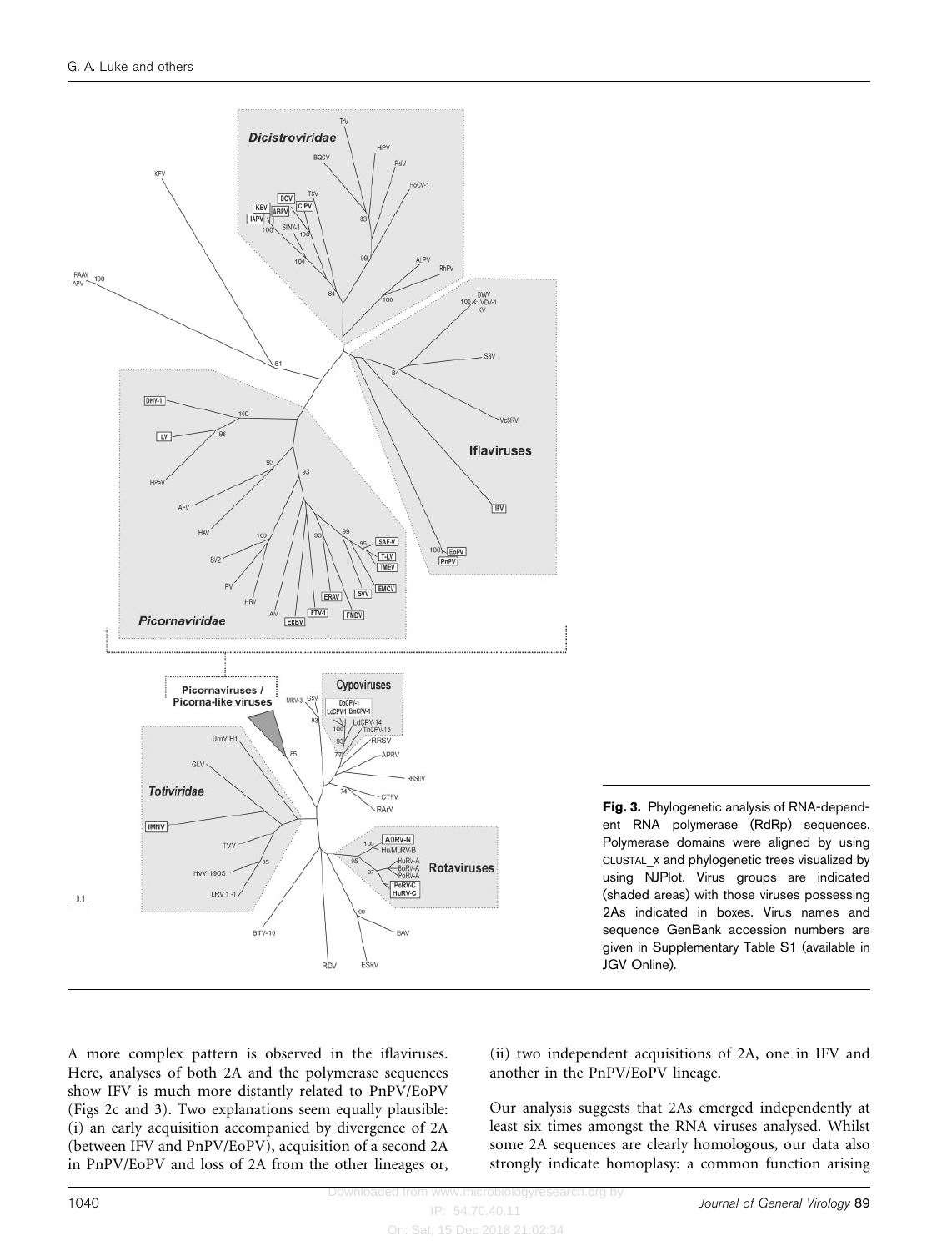from multiple, independent, evolutionary origins – not surprising given their short length and the location of these sequences in known recombinational hot-spots.

## Acknowledgements

The support of the Wellcome Trust (G. A. L. and E. A. B.) and the BBSRC (P. de F.) is gratefully acknowledged.

## References

Carrillo, C., Tulman, E. R., Delhon, G., Lu, Z., Carreno, A., Vagnozzi, A., Kutish, G. F. & Rock, D. L. (2005). Comparative genomics of foot-andmouth disease virus. J Virol 79, 6487–6504.

de Felipe, P., Hughes, L. E., Ryan, M. D. & Brown, J. D. (2003). Cotranslational, intra-ribosomal cleavage of foot-and-mouth disease virus 2A peptide. J Biol Chem 278, 11441–11448.

de Miranda, J. R., Drebot, M., Tyler, S., Shen, M., Cameron, C. E., Stoltz, D. B. & Camazine, S. M. (2004). Complete nucleotide sequence of Kashmir bee virus and comparison with acute bee paralysis virus. J Gen Virol 85, 2263–2270.

Donnelly, M. L. L., Gani, D., Flint, M., Monoghan, S. & Ryan, M. D. (1997). The cleavage activity of aphth- and cardiovirus 2A proteins. J Gen Virol 78, 13–21.

Donnelly, M. L. L., Luke, G., Mehrotra, A., Li, X., Hughes, L. E., Gani, D. & Ryan, M. D. (2001a). Analysis of aphthovirus 2A/2B polyprotein 'cleavage' mechanism indicates not a proteolytic reaction, but a novel translational effect: a putative ribosomal 'skip'. J Gen Virol 82, 1013–1025.

Donnelly, M. L. L., Hughes, L. E., Luke, G., Mendoza, H., Ten Dam, E., Gani, D. & Ryan, M. D. (2001b). The 'cleavage' activities of foot-andmouth disease virus 2A site-directed mutants and naturally occurring '2A-like' sequences. J Gen Virol 82, 1027–1041.

Fujiyuki, T., Takeuchi, H., Ono, M., Ohka, S., Sasaki, T., Nomoto, A. & Kubo, T. (2004). Novel insect picorna-like virus identified in the brains of aggressive worker honeybees. J Virol 78, 1093–1100.

Gorbalenya, A. E., Pringle, F. M., Zeddam, J. L., Luke, B. T., Cameron, C. E., Kalmakoff, J., Hanzlik, T. N., Gordon, K. H. J. & Ward, V. K. (2002). The palm subdomain-based active site is internally permuted in viral RNA-dependent RNA polymerases of an ancient lineage. J Mol Biol 324, 47–62.

Govan, V. A., Leat, N., Allsopp, M. & Davison, S. (2000). Analysis of the complete genome sequence of acute bee paralysis virus shows that it belongs to the novel group of insect-infecting RNA viruses. Virology 277, 457–463.

Graham, R. I., Rao, S., Possee, R. D., Sait, S. M., Mertens, P. P. C. & Hails, R. S. (2006). Detection and characterization of three novel species of reovirus (Reoviridae), isolated from geographically separate populations of the winter moth Operophtera brumata (Lepidoptera: Geometridae) on Orkney. J Invertebr Pathol 91, 79–87.

Hagiwara, K., Kobayashi, J., Tomita, M. & Yoshimura, T. (2001). Nucleotide sequence of genome segment 5 from Bombyx mori cypovirus 1. Arch Virol 146, 181–187.

Heath, L., van der Walt, E., Varsani, A. & Martin, D. P. (2006). Recombination patterns in aphthoviruses mirror those found in other picornaviruses. J Virol 80, 11827–11832.

Hughes, L. (2003). Analysis of the Foot-and-mouth disease virus 2Amediated polyprotein processing event. PhD thesis, University of St Andrews.

Isawa, H., Asano, S., Sahara, K., Iizuka, T. & Bando, H. (1998). Analysis of genetic information of an insect picorna-like virus, infectious flacherie virus of silkworm: evidence for evolutionary relationships among insects, mammalian and plant picorna(-like) viruses. Arch Virol 143, 127–143.

Jayaram, H., Estes, M. K. & Prasad, B. V. (2004). Emerging themes in rotavirus cell entry, genome organization, transcription and replication. Virus Res 101, 67–81.

Jones, M. S., Lukashov, V. V., Ganac, R. D. & Schnurr, D. P. (2007). Discovery of a novel human picornavirus in a stool sample from a pediatric patient presenting with fever of unknown origin. J Clin Microbiol 45, 2144–2150.

Kim, M. C., Kwon, Y. K., Joh, S. J., Lindberg, A. M., Kwon, J. H., Kim, J. H. & Kim, S. J. (2006). Molecular analysis of duck hepatitis virus type 1 reveals a novel lineage close to the genus Parechovirus in the family Picornaviridae. J Gen Virol 87, 3307–3316.

Langland, J. O., Pettiford, S., Jiang, B. & Jacobs, B. L. (1994). Products of the porcine group C rotavirus NSP3 gene bind specifically to double-stranded RNA and inhibit activation of the interferoninduced protein kinase PKR. J Virol 68, 3821–3829.

Lanzi, G., de Miranda, J. R., Boniotti, M. B., Cameron, C. E., Lavazza, A., Capucci, L., Camazine, S. M. & Rossi, C. (2006). Molecular and biological characterization of deformed wing virus of honeybees (Apis mellifera L.). J Virol 80, 4998–5009.

Lindberg, A. M. & Johansson, S. (2002). Phylogenetic analysis of Ljungan virus and A-2 plaque virus, new members of the Picornaviridae. Virus Res 85, 61–70.

Lukashev, A. N. (2005). Role of recombination in evolution of enteroviruses. Rev Med Virol 15, 157–167.

Maori, E., Tanne, E. & Sela, I. (2007). Reciprocal sequence exchange between non-retro viruses and hosts leading to the appearance of new host phenotypes. Virology 362, 342–349.

Nibert, M. L. (2007). '2A-like' and 'shifty heptamer' motifs in penaeid shrimp infectious myonecrosis virus, a monosegmented doublestranded RNA virus. J Gen Virol 88, 1315–1318.

Oem, J. K., Lee, K. N., Cho, I. S., Kye, S. J., Park, J. H. & Joo, Y. S. (2004). Comparison and analysis of the complete nucleotide sequence of foot-and-mouth disease viruses from animals in Korea and other PanAsia strains. Virus Genes 29, 63–71.

Ohsawa, K., Watanabe, Y., Miyata, H. & Sato, H. (2003). Genetic analysis of a Theiler-like virus isolated from rats. Comp Med 53, 191–196.

Ongus, J. R., Peters, D., Bonmatin, J.-M., Bengsch, E., Vlak, J. M. & van Oers, M. M. (2004). Complete sequence of a picorna-like virus of the genus Iflavirus replicating in the mite Varroa destructor. J Gen Virol 85, 3747–3755.

Piron, M., Delaunay, T., Grosclaude, J. & Poncet, D. (1999). Identification of the RNA-binding, dimerization, and eIF4GI-binding domains of rotavirus nonstructural protein NSP3. J Virol 73, 5411–5421.

Poulos, B. T., Tang, K. F., Pantoja, C. R., Bonami, J. R. & Lightner, D. V. (2006). Purification and characterization of infectious myonecrosis virus of penaeid shrimp. J Gen Virol 87, 987–996.

Pringle, F. M., Johnson, K. N., Goodman, C. L., McIntosh, A. H. & Ball, L. A. (2003). Providence virus: a new member of the Tetraviridae that infects cultured insect cells. Virology 306, 359–370.

Rao, S., Carner, G. R., Scott, S. W., Omura, T. & Hagiwara, K. (2003). Comparison of the amino acid sequences of RNA-dependent RNA polymerases of cypoviruses in the family Reoviridae. Arch Virol 148, 209–219.

Ryan, M. D. & Drew, J. (1994). Foot-and-mouth disease virus 2A oligopeptide mediated cleavage of an artificial polyprotein. EMBO J 13, 928–933.